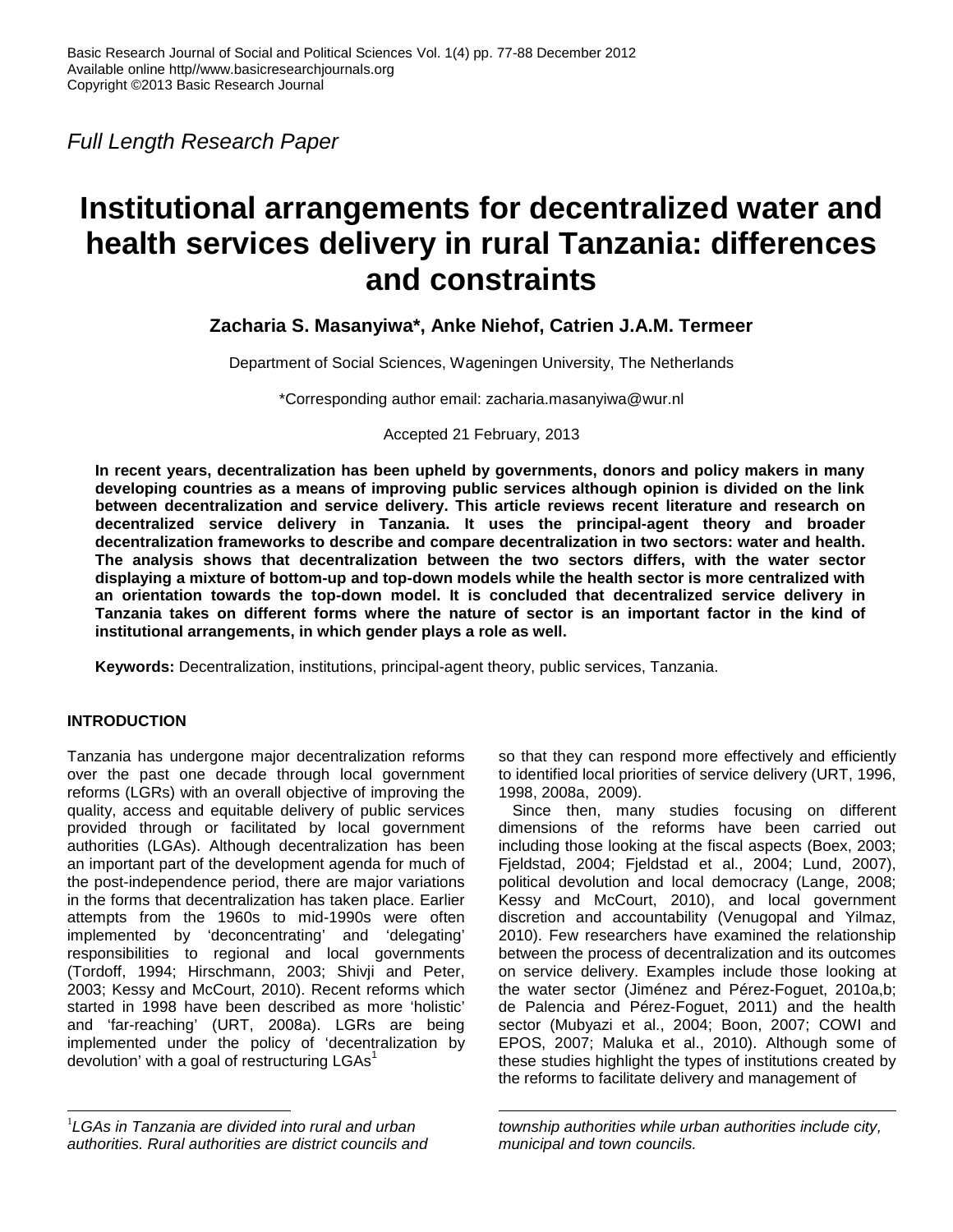public services, little attention has been paid to the interplay between the local level institutional arrangements and the broader governance structures based on an analytical framework. Similarly, the differences and constraints in institutional arrangements between different sectors have not been fully explored.

To bridge this gap and contribute to the decentralization literature in Tanzania, this article examines decentralized service delivery in the sectors of water and health employing the principal-agent theory to explain the relations between actors in the institutional arrangements. The main question is: what are the main institutional characteristics of the current decentralization processes with regard to water and health services delivery, and what are the factors that constrain the realization of decentralization? The specific questions are: which institutions are responsible for delivery of water and health services at the sub-district level; how are the power relations between and within these institutions structured; and what are the constraints and differences between the two sectors?

We define institutions as the "structures of rules, procedures and organisations whether state provided or otherwise" (Kimenyi and Meagher, 2004). Decentralization for service delivery entails restructuring institutions and/or creating new ones because its expected outcomes partly depend on institutional arrangements and their power relations (Azfar et al., 2004; Batley, 2004; Eaton and Schroeder, 2010; de Palencia and Pérez-Foguet, 2011). The assumption is that having the right local institutional framework will result into better use of resources leading to improved service delivery (Mubyazi et al., 2004; Cleaver and Toner, 2006; Ribot et al., 2006). Although decentralization has mostly been approached as a sector-neutral process, effective institutional arrangements for public services delivery could be sector specific. Hence, it is important to analyse decentralization not by focusing on one sector only or on local public services in general. Furthermore, it can be hypothesized that decentralization processses are gendered, meaning that they will not equally address men's and women's needs, while this will also differ per sectors. We see gender as a cross cutting perspective using Moser's (1993) distinction between practical and strategic gender needs. The next section presents the methodology used in this study.

#### **METHODOLOGY**

The present article forms part of a research project on the 'gender perspectives on the implications of decentralization reforms on service delivery in rural Tanzania' currently being carried out by the first author in the districts of Kondoa and Kongwa. The article is based on the information obtained through a desk review of the

scientific literature, research reports and policy documents on decentralized service delivery in general, Tanzania in particular; semi-structured and unstructured interviews with district council officials and village leaders; and analysis of secondary data from district councils and village leaders. While a major part of the analysis and discussion relies on the literature review, some relevant preliminary empirical findings from the field are also integrated. In the next section, we discuss the theoretical perspectives on decentralization focusing on its meaning, potential benefits and limitations for service delivery, and the principal-agent theory which is the main analytical framework in this article.

#### **Decentralized service delivery: meaning, rationale and limitations**

Although decentralization has been defined variedly, it is generally accepted that in the broad sense, it denotes "the transfer of power and responsibility to plan, make decisions and manage public functions from higher level of government to a lower one" (Conyers, 1990:19). Decentralization deals with the territorial distribution of power, authority and responsibility for the political, fiscal and administrative systems between the centre and the periphery (Brinkerhoff and Azfar, 2010). Crucial questions are therefore, what powers are transferred and to which local institutions are they transferred to. The answers to these questions determine the extent to which local institutions as recipients of decentralized powers, can effectively plan and implement development activities including service provision (Conyers, 1990).

Decentralization is frequently advocated as a means of improving public services delivery based on the assumption that in a decentralized system services are more responsive to local needs and demands of service users because citizens can directly or indirectly influence decisions about resource allocation and service delivery (Rakodi, 2002; Conyers, 2007). Decentralized institutions are viewed to improve matching of public services to local needs and preferences and increase accountability of local governments to their constituencies (World Bank, 2001), resulting in better targeted policies and lower transaction costs (Ribot et al., 2006). The World Bank (2004) stresses that decentralization is an institutional mechanism that has the potential of enhancing the service users' voice in a way that leads to improved services.

Underlying these arguments is the assumption that decentralization of service delivery occurs within an institutional environment that provides the political, administrative and financial authority to local institutions, along with effective channels for local accountability and central oversight (World Bank, 2001; Azfar et al., 2004). According to Conyers (2007), the outcomes of decentralization depend on the type of public services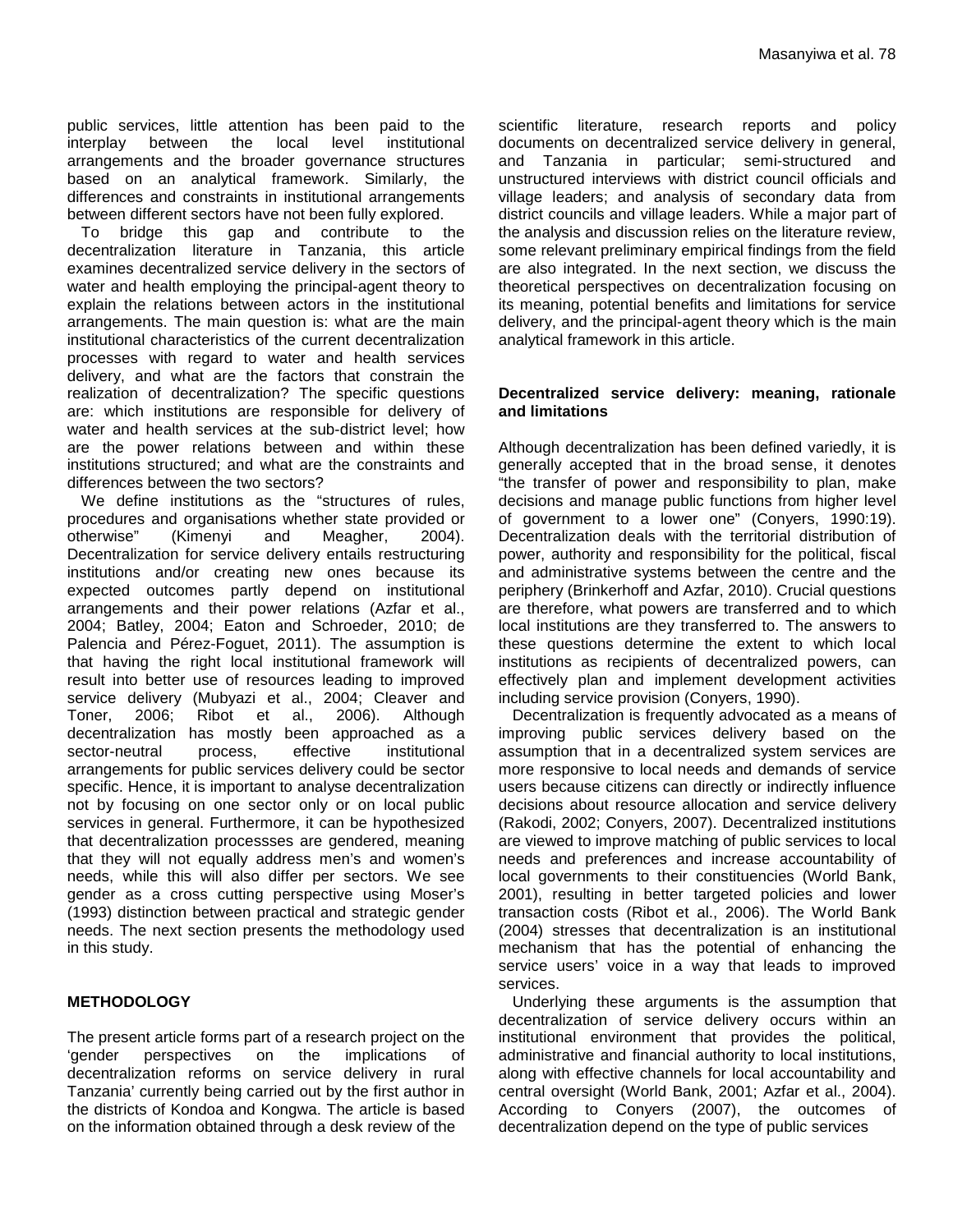involved, the institutional design, the way it is implemented, the capacity of institutions involved, and the wider economic, social and political environment.

Hence, decentralized service delivery requires a mix of relations between central and local institutions, referred to as 'institutional pluralism' by Blair (2001). However, many studies indicate that the necessary institutional arrangements for the desired outcomes are rarely observed. Most decentralization reforms are either flawed in their institutional design or central governments do not decentralise sufficient power and resources to local level governments to enable them to have significant impact on local service delivery (Devas and Grant, 2003; Ribot et al., 2006; Conyers, 2007). The principal-agent theory discussed in the next section is therefore a valuable analytical perspective to explain the relations between the actors within the institutional arrangements.

#### **Decentralization and the principal-agent theory**

The principal-agent theory (in the literature also referred to as agency theory) is one of the dominant theoretical perspectives for analysing and describing public governance reforms. Initially used mostly by economists (e.g. de Groot, 1988; Dixit et al., 1997; Besley and Coate, 2003), it is now widely applied by sociologists, political scientists and others (Shapiro, 2005; Papenfuß and Schaefer, 2010). The theory proposes a 'principal' with specific objectives and 'agents' who are required to implement activities to achieve those objectives. The core of the principal-agent theory is the 'agency relationship', which depends on power positions and information flows between principals and agents. The question, then, is how principals can manage the interests of agents so that they are in line with the goals they (principals) wish to achieve (Bossert, 1998; Bossert and Beauvais, 2002; Batley, 2004; Brinkerhoff and Azfar, 2010; Calabrò and Torchia, 2011).

Hiskey (2010:30) views decentralization, especially when it takes the form of devolution, as "an alteration of principal-agent relationships, where principals theoretically gain more leverage over agents directly responsible for service provision". He emphasizes that analysing decentralization reforms using the principal agent perspective helps to explain the trade-offs between different actors and the changes that decentralization may bring with them given the new responsibilities of the actors involved. Mewes (2011) links the theory to top down and bottom-up models. In the first, local governments are agents, exercising responsibilities on behalf of the central government (principal). In the bottom-up model, the ultimate principals are the citizens or service users, while politicians as representatives in decision-making organs are agents. In turn, local government administrators responsible for executing service delivery functions are agents of local political

leaders and service users.

The theory has been criticized for focusing on the vertical relationship between the centre and periphery in a 'one-dimensional' way, which makes it difficult to analyse multiple principals and agents, especially if they are at different administrative levels (Bossert, 1998; Batley, 2004). However, available evidence shows that theory can accommodate multiple agency relationships (see for example Batley, 2004; Tommasi and Weinschelbaum, 2007; Calabrò and Torchia, 2011) or can be modified to address different contexts (Bossert, 1998; Bossert and Mitchell, 2011). For example, Bossert (1998) introduces the concept of 'decision space' to include various functions and activities over which local governments have control and the degree of choice they are allowed by the central government, as well as the powers actually exercised in practice. The following part introduces the context of LGRs in Tanzania before examining the institutional arrangements for water and health sectors using the principal-agent theory and the wider decentralization frameworks as analytical tools.

#### **The history of decentralized service delivery in Tanzania**

During the first decade of independence (1961-71), the local government system inherited from the British colonial government that was based on a combination of chiefdoms and locally elected representatives, was amended into a more inclusive system of representative local authorities. However, local governments did not meet the expectations due to limited financial and human resources, and perception of local governments as implementing agencies of the central government rather than representative bodies answering to local needs. In 1972, local governments were abolished and replaced by a system of deconcentration for a period of ten years. In 1982, local governments were revived and charged with substantial authority over roads, health, primary education and water services. But again, they did not deliver as anticipated because of the tendency to centralize and concentrate powers in central government agencies (World Bank, 1999; Hirschmann, 2003; Shivji and Peter, 2003; URT, 2009; Kessy and McCourt, 2010; Venugopal and Yilmaz, 2010).

As a result of this centralized mode of governance, delivery of social services to the largely rural population was mainly the responsibility of central government with support from donors. The economic crisis of the late 1970s and early 1980s caused deterioration of almost all social services up to the early 1990s. According to a World Bank (1999) review, the health sector experienced critical shortages of basic pharmaceutical and other medical supplies, inadequate and dissatisfied workers, and decreased supervision to district and sub-district health facilities. In the water sector, implementation of the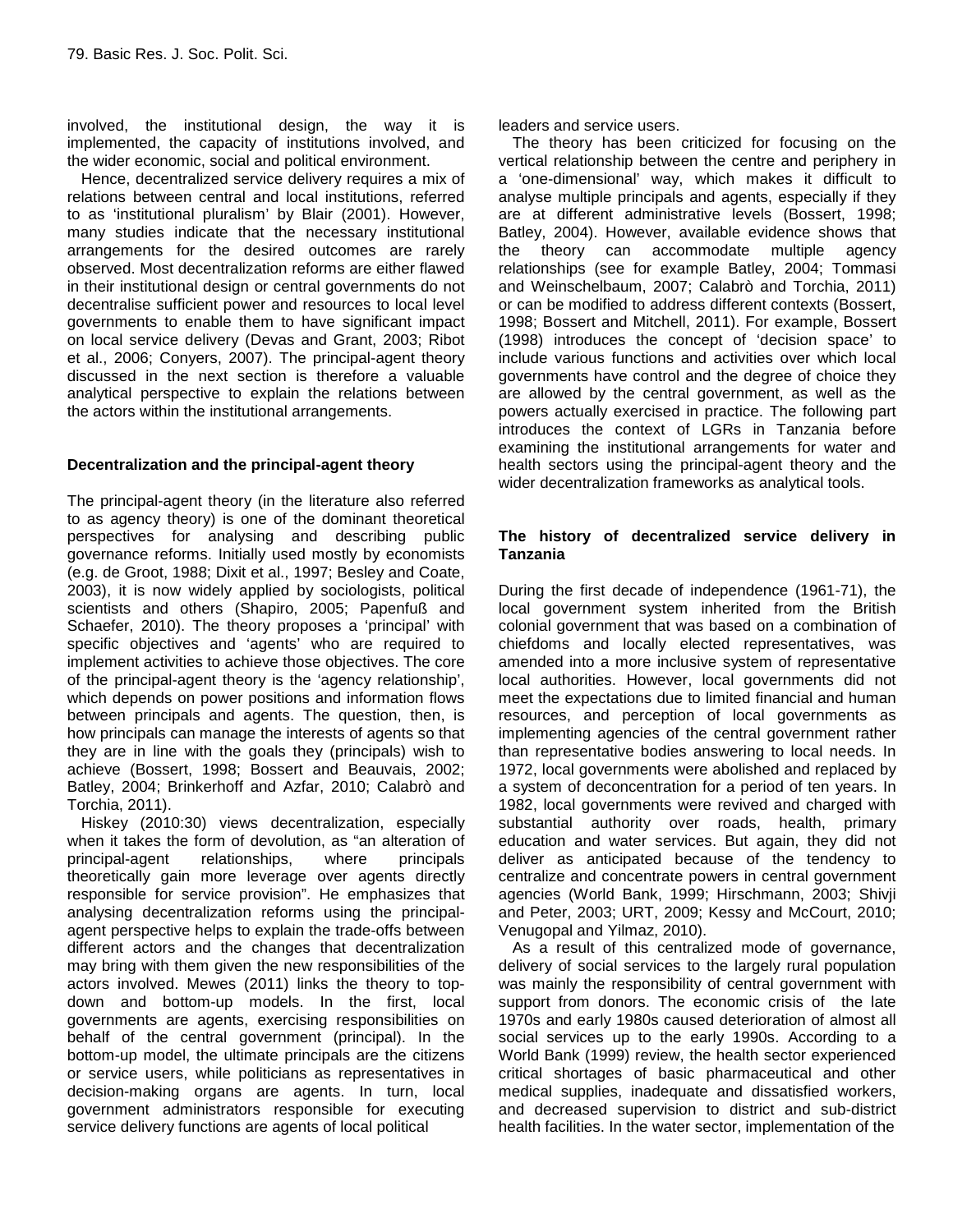regional water master plans faltered, leaving communities with partially constructed wells and pumping systems and no improved access to water services.

In 1996, a decisive step was taken to reform LGAs *2* through a Local Government Reform Program (LGRP) following the publication of the Local Government Reform Agenda (URT, 1996) and later the Policy Paper on Local Government Reform (URT, 1998). LGRP was seen as a vehicle through which government would promote and drive the decentralization process. It was envisaged that through the principle of subsidiarity, service provision would be brought closer to the users and political powers devolved to lower levels as far as possible and feasible (URT, 2008b). In order to create an enabling institutional and legal framework, LGRs have since then been incorporated into the Tanzanian Law through the Local Government Laws (Miscellaneous Amendments) Act, No.6 of 1999 which amended the Local Government (District Authorities) Act No.7 of 1982; the Local Government Finances Act, No.9 of 1982; the Local Government Services Act, No.10 of 1982; and the Local Government Negotiating Machinery Act, No.11 of 1982 (Shivji and Peter, 2003).

LGRs involved four main areas. First, political devolution of powers by setting up of local democratic institutions and enhancing public participation in decision making processes. Second, fiscal decentralization of local government finances by introducing equitable and transparent discretionary and sector-specific grants from the central government to LGAs, and giving powers to LGAs to pass their own budgets based on local priorities. Third, administrative decentralization entailing de-linking LGA staff from central government line ministries and overall integrating them into LGA administration, LGAs recruiting their own personnel, and local government staff being accountable to local councils. Fourth, changing of centrallocal relations, with the central government having overriding powers within the constitutional and legal framework, and with local governments having devolved powers and responsibilities in law. The main agency for coordinating the implementation of service delivery functions in rural areas is the district council (URT, 1996, 1998, 2008a, 2009). In the next section, we address the implications of these reforms and institutional arrangements on water and health services delivery at the local level.

#### **Rural water supply: A mix of top-down and bottom-up models**

Delivery of rural water services in Tanzania has followed different approaches from the 1960s, reflecting the development philosophy and governance approaches

adopted. Currently, the national water policy adopted in 2002 is the guiding framework for water services delivery.

This policy is partly framed by LGRs and aims at Creating a comprehensive institutional and legal framework with a view of promoting effective institutional linkages among actors including central government, LGAs, private sector, NGOs, CBOs and communities (URT, 2002). As opposed to its 1991 predecessor, which was based on a 'supply-driven approach', the 2002 policy adopts a 'demand-responsive approach' stating that service users should be responsible for establishing, owning and managing their water schemes, and ensuring full cost recovery for operation and maintenance (O and M). The policy also emphasizes fair representation of women in village water entities and effective participation of men and women in rural water supply programs.

The main policy instrument for domestic rural water supply is the Water Sector Development Program (WSDP) (formerly called Rural Water Supply and Sanitation Project), which was launched in 2006. The main actors in this sector are at three levels: the central government through the Ministry of Water (MoW) and Prime Minister's Office –Regional Administration and Local Government (PMO-RALG), district councils and (wards and villages). The main responsibilities of MoW include: design of WSDP according to national priorities aiming at increasing equity in water services delivery, funds allocation to LGAs in collaboration with PMO-RALG and preparation of guidelines for implementation (de Palencia and Pérez- Foguet, 2011). In line with the principles of LGRs, the district council through its water department has the responsibility for the management and coordination of rural water supply activities including domestic water, water for livestock, irrigation and sanitation. It is the focal point for decentralized implementation responsible for promoting demand at village level, planning, providing support and monitoring the implementation of community projects.

However, interviews with district council officials revealed that district councils have weak financial and technical capacity to undertake their decentralized mandates. Budget allocations for WSDP are not proportional with demand for services and approved budgets are not timely disbursed to LGAs. In 2010/11 for example, Kondoa district planned to drill 27 boreholes but only 19 were approved by MoW. Further, funds and permits to engage contractors were released by MoW in June, the last month of the financial year compelling the district to implement these interventions in the next financial year. Information obtained from district water departments shows that both districts face shortages of staff with Kongwa having only 22% of the required staff in the water department and Kondoa 50%. Weak technical, administrative and financial capacities in LGAs have been cited as major obstacles to efficient and effective service delivery and in some cases used as justifications

<sup>2</sup> *Initially, the government focused on one third of LGAs and subsequently all 133 LGAs were incorporated in the reforms (URT, 2008a).*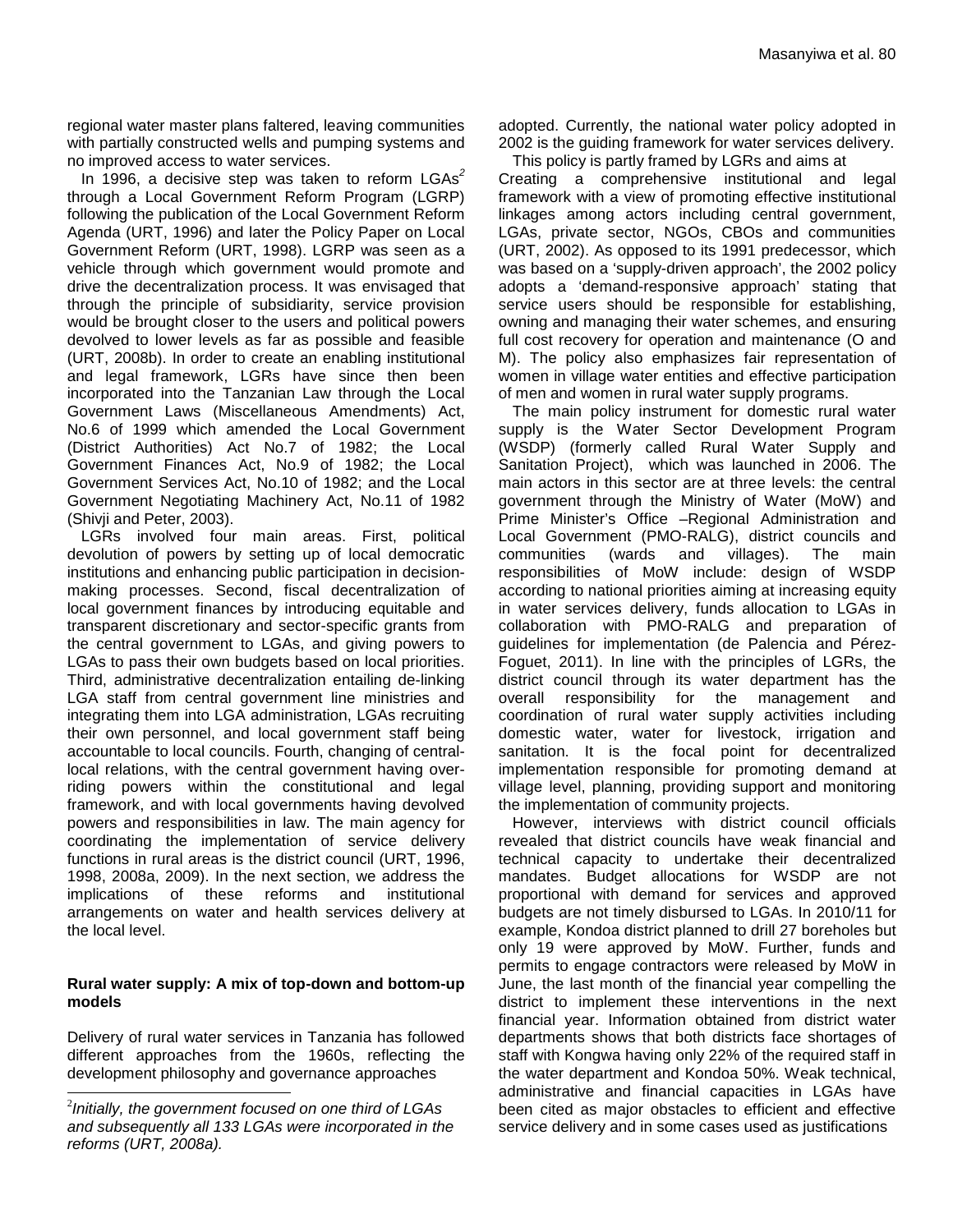for recentralization (Devas and Grant, 2003; Rondinelli, 2006).

The district council is also responsible for the selection of beneficiary villages based on lack of access to water services, the amount of cash contributed by villagers, presence of village water committee, and vulnerability to diseases. These criteria have to be discussed with ward councillors and decided on full council meetings. Our interviews with district council officials and village leaders revealed that to qualify for WSDP projects, villages have to raise five percent of the total initial costs for drilling, pump and engine installation, and water distribution, and that the actual amount differs between villages depending on the depth of the borehole and the length of the distribution network. Jiménez and Pérez-Foguet (2010b) are concerned that the demand-driven approach advocated in policy has been narrowly interpreted to imply cash and labour contribution with no consideration of other indicators. Vulnerability to diseases and lack of access to water supply services are not rigorously applied as selection criteria for WSDP projects. This puts women with their practical gender needs for access to sufficient and safe water at a disadvantage.

At village level, communities are expected to initiate demand for improvement of facilities by using the opportunities and obstacles to development (O and OD) planning process (Jiménez and Pérez-Foguet, 2010b; de Palencia and Pérez-Foguet, 2011). Although village planning is a well-established and inclusive process that allows villagers to identify their needs and priorities (Cooksey and Kikula, 2005), it appears that the process is limited in scope and quality. Village plans are influenced by national priorities and directives, and local priorities sometimes change if budgets exceed available funds. Moreover, the current funding mechanisms do not feed into village priorities because village plans are rarely used as sources of information for selection of villages to benefit from WSDP. Thus, the link between inputs from village participatory planning processes and district plans and bugdets is generally blurred (Venugopal and Yilmaz, 2010; de Palencia and Pérez-Foguet, 2011).

Seeing this from the principal-agent perspective, delivery of rural water services is compounded with multiple agency relationships exhibiting both top-down and bottom-up models. In the top-down model, the central government is the 'principal' with the objective of improving water services delivery and LGAs are the<br>'agents' charged with responsibilities for delivering the **Health** 'agents' charged with responsibilities for delivering the services. LGAs have some degree of autonomy and 'decision space' where they can plan and implement a range of water supply interventions, but the centre shapes most LGAs' decisions through conditions for intergovernmental transfers, guidelines and directives. Although policy documents stipulate that Tanzania is implementing "decentralization by devolution" (URT, 1996, 1998, 2008a, 2009), actual implementation on the ground is more inclined towards deconcentration and

delegation, and less towards devolution (cf. Brinkerhoff and Azfar, 2010).

In the bottom-up model, villagers (the service users) and councillors are the principals, and district council administrators are the agents. It was learnt from interviews with village leaders that villagers exercise their agency as principals during survey and final selection of sites to drill boreholes using their indigenous knowledge in addition to the technical expertise of surveyors, in electing village water committees and in setting water user fees and payment modalities for O and M, which is an indication of decentralization moving towards the devolutionary end. However, the agency of councillors as principals does not appear to work effectively because technical staff often have more power and influence than councillors in planning, budgeting and personell management (Venugopal and Yilmaz, 2010). This reflects power inequality between lower level principals and higher level agents who in practice deny the agency of their principals. Batley (2004) refers to this as the 'agency problem' where agents have limited incentives to serve the goals of their principals.

Adopting the principles of managing water resources at the 'lowest appropriate level' as stipulated by the water policy has also meant the creation and/or strengthening of village water committees, water user groups and water user associations to own, manage, operate and maintain water supply systems on behalf of communities (URT, 2002, 2008c; Cleaver and Toner, 2006). Preliminary observations from the field show most of the villages manage their water sources through village water committees and few use private operators. It was observed that the proportion of women in village water committees ranges from 20% to 56% indicating some variations on how national policies like decentralization are interpreted and implemented in different local settings. Whether their members represent service users' interests is questionable. While equal representation of women in water committees could be expected to contribute to gender equity and address strategic gender needs if the bottom-up model were working, the current situation suggests that women representation does not help much, since these committees are in fact agents, and hence, representation is at the agent level rather than at the principal level.

#### services delivery: The limits to **decentralization**

The health sector was one of the pioneers of decentralized service delivery through health sector reforms (HSRs) starting from the early 1990s aiming at improving the quality of health services provided to communities (URT, 2003; Maluka et al., 2010). Delivery of public health care services is organised at three administrative levels. At the centre is the Ministry of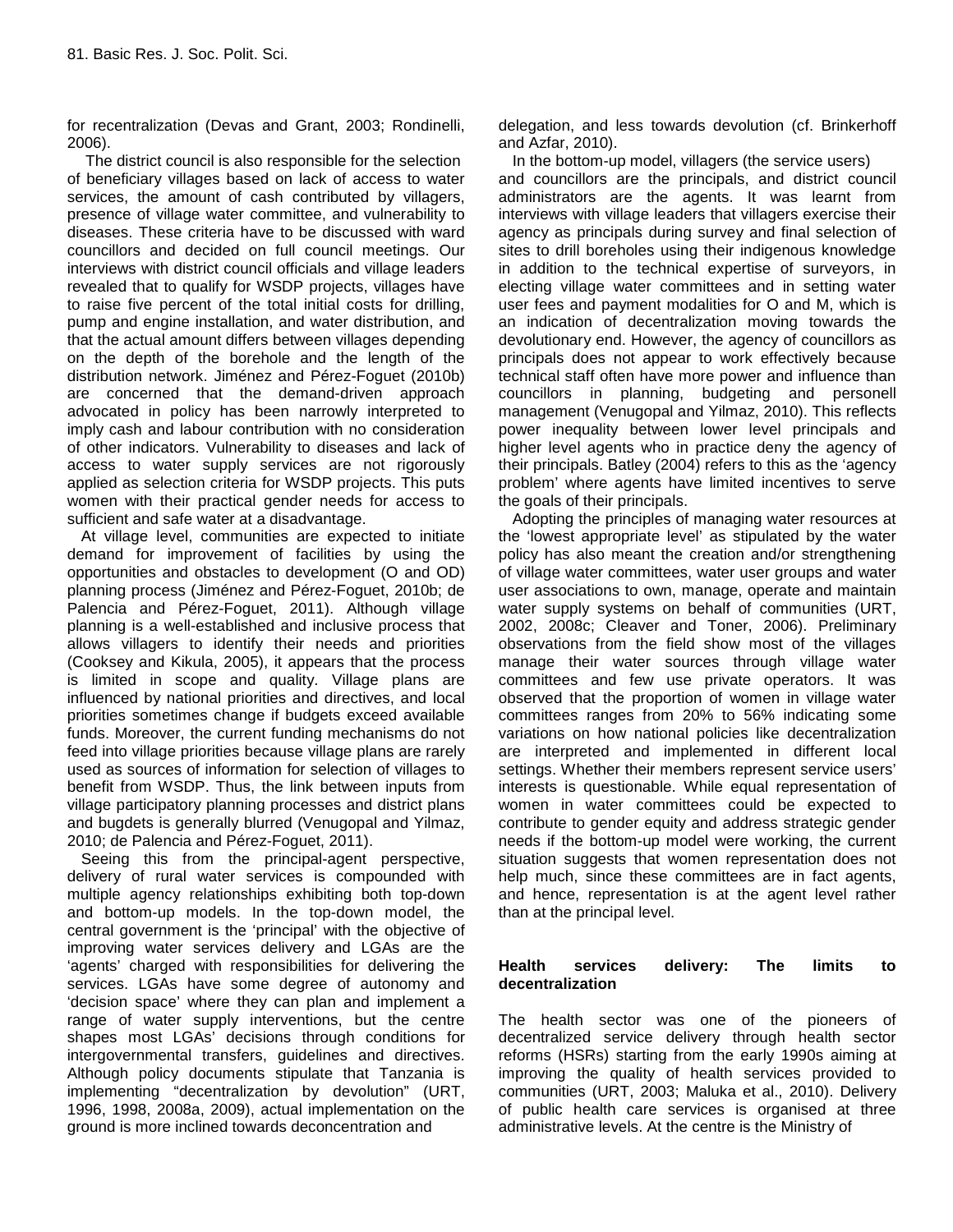Health and Social Welfare (MoHSW) responsible for development of sectoral policy and the regulatory framework, monitoring and evaluation in collaboration with PMO-RALG. At the regional level, the Regional Medical Officer forms part of the Regional Secretariat and is responsible for providing supervisory and technical support to LGAs (Tidermand et al., 2008). In accordance with HSRs and LGRs, district councils are responsible for running district hospitals, health centres and dispensaries using subventions from central government and locally generated resources. Voluntary agencies, faith based

organisations (FBOs) and the private sector provide health services through contractual agreements with district councils (URT, 2003). A number of studies show that, there is significant progress in decentralizing planning, budgeting and management of health services to LGAs. District councils have some autonomy over a wide range of health related matters and institutional bodies are in place in almost all districts (Mubyazi et al., 2004; COWI and EPOS, 2007; Yoshida, 2008; Tidermand et al., 2008; Maluka et al., 2010).

There has been an increase in resource allocation to district councils through central government transfers with around 29% of their total expenditures going to the health sector (COWI and EPOS, 2007; Maluka et al., 2010). Although central government oversight is necessary in ensuring that LGAs use financial and other resources in an efficient, effective and transparent way (World Bank, 2001; Azfar et al., 2004), LGAs' authority to plan and allocate funds according to their needs is constrained. Most financial transfers are controlled by the centre through budget ceilings, guidelines and approvals. In addition, services have to comply with national priorities, and the centre can withhold funds if it is not satisfied with LGA's performance (COWI and EPOS, 2007; Tidermand et al., 2008). This shows a principal-agent problem where the central government (principal) exercises more power on LGAs (the agents). As others have argued, this problem is characteristic of many developing countries where in most cases local institutions are given power to make decisions but not the control over resources needed to implement those decisions (Ribot, 2002; Conyers, 2007). This suggests that decentralization in the health sector is more dominated by the top-down model, and takes the forms of deconcentration and delegation (cf. Rondinelli and Nellis, 1986; Litvack et al., 1998).

Before the current reforms, management and administration of health services was the exclusive responsibility of the central government. At the district level, the district medical officer (DMO), the overall in charge of medical services in the district was directly accountable to MoHSW. In the current set up, DMOs and other health personnel are employees of the district council, administratively reporting to the DED and to MoHSW on technical matters. But because of persistent recruitment problems at the district and lower levels especially in the remote and poorer areas, human

resource recruitment has been recentralized. URT (2009:7) identifies "the apparent reluctance by central government to devolve autonomy for human resource management to LGAs" as one of the bottlenecks in implementing decentralization by devolution, which can be viewed as a principal-agent problem. Shortage of skilled staff, inequitable distribution of the existing workforce with a tendency for more health workers per population in urban than in rural and less advantaged areas, and bureaucratic recruitment processes stand as major challenges in human resources for health (COWI and EPOS, 2007; Tidermand et al., 2008). Information obtained from DMOs in both districts shows that health centres and dispensaries which are rural based are seriously understaffed as reflected by deficits of 70% and 60% of required health personnel in Kondoa and 60% and 49% in Kongwa in their health centres and dispensaries, respectively. Certainly, difficulties of recruiting and retaining skilled staff at district level and below is a widely recognised constraint (Francis and James, 2003).

Another important initiative in the reform process has been the establishment of institutional bodies for governance, planning, budgeting, implementation and monitoring of local services. As shown in Table 1, various committees and service boards as centrally determined by MoHSW and PMO-RALG have been established at all levels. With the exception of the Council Health Management Teams (CHMTs), which are composed of health staff only (agents), all others have mixed membership, involving both principals and agents. In theory, service boards and committees have the potential to strengthen the voice of users and responsiveness of service providers and make politicians and policy-makers more accountable to service users (Ribot, 2002; Boon, 2007) i.e. the devolutionary end on the "decentralization continuum" (cf. Brinkerhoff and Azfar, 2010). However, the state of affairs on the ground may differ. Citing an example of the Council Health Service Boards (CHSBs), COWI and EPOS (2007) explain that despite their well elaborate roles and functions, most of them are not functioning properly and meet infrequently. This implies that council comprehensive health plans (CCHPs), the main planning framework for health interventions in LGAs, are mostly prepared by CHMT members (agents) with little or no involvement of CHSBs. Boon (2007) shows that selection of CHSB members is dominated by the government and that community representatives have no forum for consultation with their constituencies and have weak decision making powers. According to Conyers (2007), the effectiveness of management and user committees depends on their structure, composition, motivation and capacity of their members; and how they are linked to the local and national structures. In this case, the presence of committees and service boards does not appear to alter the existing power relations between lower level principals (service users and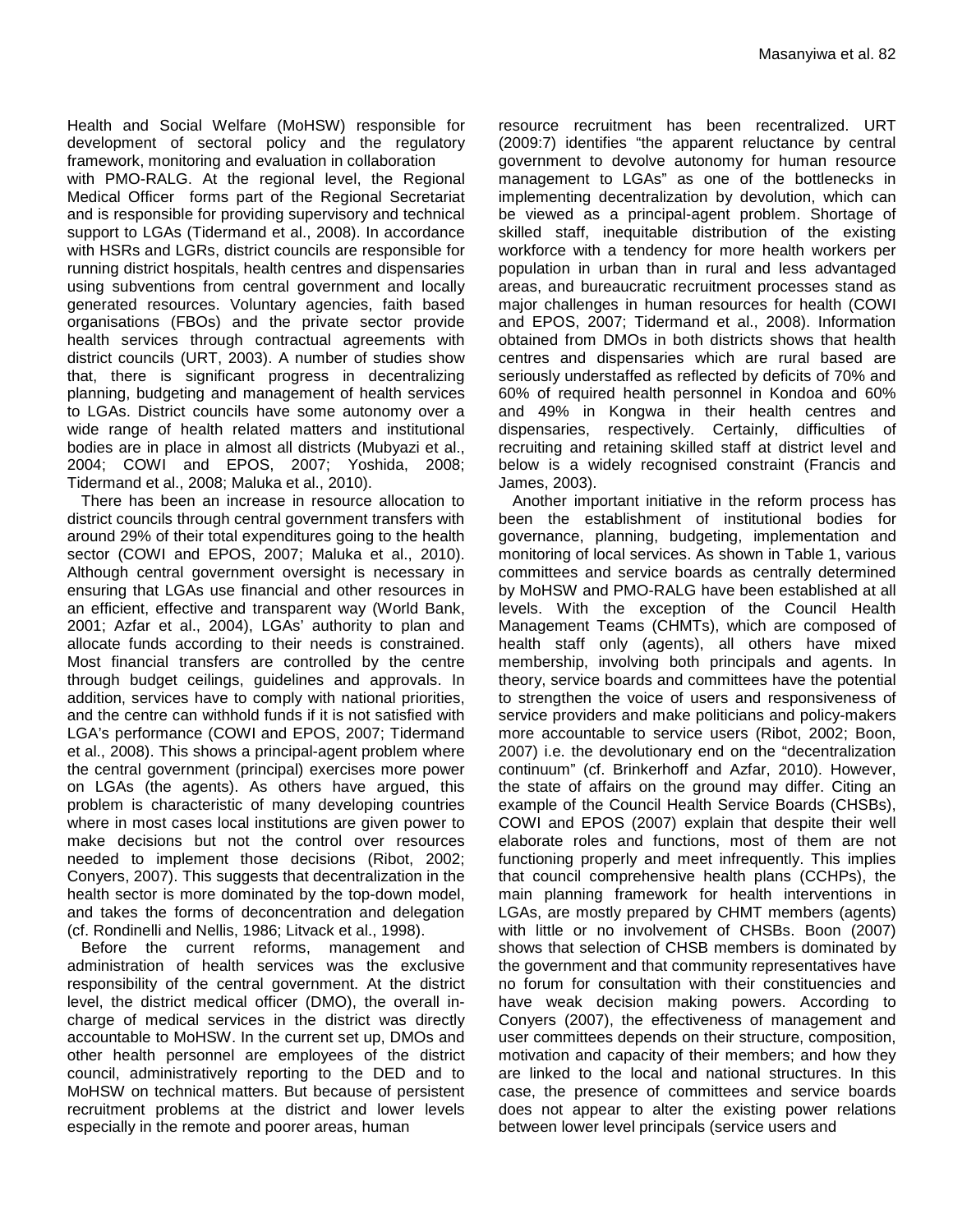| <b>Name</b><br>of<br>committee/board<br>and level            | <b>Composition</b>                                                                                                                                                                                                                                                                                                                                                                                                                      | <b>Functions</b>                                                                                                                                                                                                                                                                                                                                                                                                                          |
|--------------------------------------------------------------|-----------------------------------------------------------------------------------------------------------------------------------------------------------------------------------------------------------------------------------------------------------------------------------------------------------------------------------------------------------------------------------------------------------------------------------------|-------------------------------------------------------------------------------------------------------------------------------------------------------------------------------------------------------------------------------------------------------------------------------------------------------------------------------------------------------------------------------------------------------------------------------------------|
| Council<br>Health<br>Service<br>Board<br>(district)          | Four community service users of whom at least<br>two are women<br>One representative from a voluntary agency<br>providing services in the area<br>One representative from private sector providing<br>services in the area<br>The chairman of the council social services<br>committee<br>District planning officer<br>District medical officer (secretary)<br>One representative of the regional health<br>management team             | Ensure that the population receives appropriate and<br>affordable health care services<br>Discuss and approve health plans, budgets and<br>reports from CHMT and submit to the Full Council<br>for approval<br>Support CHMT in managing and administering<br>health resources<br>Promote<br>involvement<br>community<br>through<br>sensitization                                                                                          |
| Council<br>Health<br><b>Management Team</b><br>(district)    | District medical officer<br>District health secretary<br>District health officer<br>District nursing officer<br>District pharmacist<br>District medical laboratory technologist<br>District dental surgeon                                                                                                                                                                                                                              | Prepare district comprehensive health plans<br>Ensure that health services are implemented as per<br>comprehensive health plans<br>Carry out supportive supervision to health staff at all<br>levels in the district<br>Ensure data collection, analysis, utilization and<br>feedback mechanisms by health workers<br>Monitor and evaluate implementation of health<br>activities                                                         |
| Hospital<br>Governing<br>Committee<br>(district<br>hospital) | Three community<br>representatives appointed<br>from service users<br>Two members appointed from the health centre<br>committee and dispensary committee<br>One person appointed from voluntary agencies<br>providing health services in the district<br>One person appointed from private sector<br>providing health services in the district<br>One member of the CHSB<br>District medical officer<br>One representative of the MoHSW | Oversee management of resources at the hospital<br>Discuss and pass proposals and budgets for the<br>hospital and submit to the council through CHSB<br>Identify, mobilize and solicit financial resources for<br>the financing of the hospital services<br>Receive and discuss implementation reports from<br>hospital management team<br>Provide feedback to the community about hospital<br>development plans and their implementation |
| Health<br>Centre<br>Committee<br>(health<br>centre)          | One person appointed from private sector<br>providing health services in the area<br>The officer in-charge of the health centre<br>(secretary)<br>Three persons appointed from community<br>members receiving services from the health<br>centre<br>One member from dispensary committees<br>member<br>from<br>ward<br>development<br>One<br>committees (WDC)                                                                           | Receive and discuss implementation reports<br>prepared by the Health Centre Management Team<br>Identify and solicit financial resources for the<br>running of health centre services<br>Advise and recommend to the CHSB on matters<br>related to human resources development<br>Overseer the availability of essential supplies of<br>drugs and medical equipment                                                                        |
| Ward<br>Health<br>Committee (ward)                           | Ward councillor<br>Ward executive officer<br>One head teacher of a primary school within the<br>ward<br>Two community members of whom one is a<br>female<br>Clinical officer in charge of a health care facility<br>within the ward<br>One representative from community based<br>organisations<br>One representative from the WDC                                                                                                      | Initiate and coordinate comprehensive community<br>health plans<br>Monitor level of contributions and user-fee revenues<br>Mobilize community members to join the community<br>health fund (CHF)<br>Organise general meetings of members of CHF                                                                                                                                                                                           |

**Table 1**. Composition and roles of health committees and service boards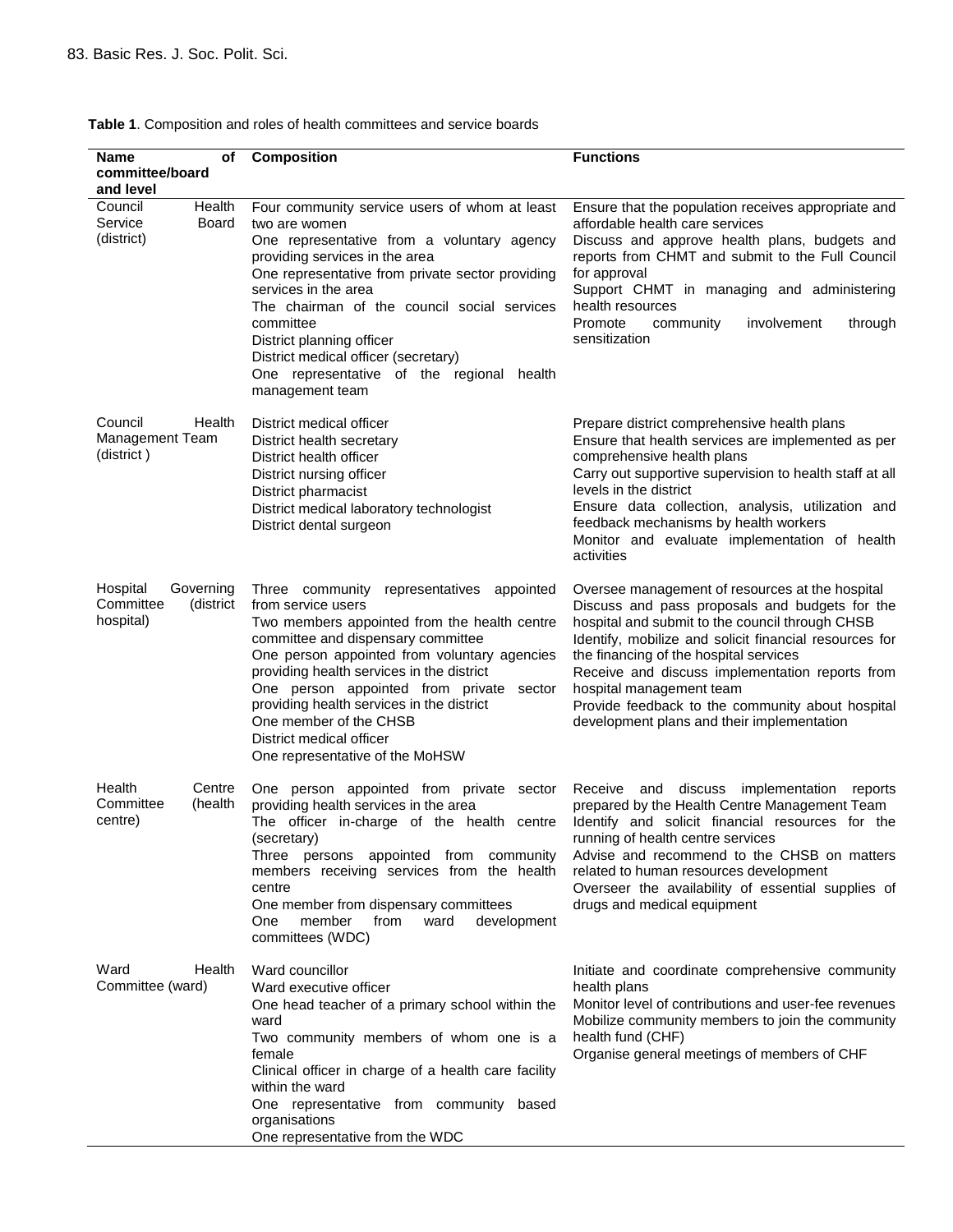**Table 1**. Continue

| <b>Name</b><br>оf<br>committee/board and<br>level | <b>Composition</b>                                                                                                                                                                                                                                              | <b>Functions</b>                                                                                                                                                                                                        |
|---------------------------------------------------|-----------------------------------------------------------------------------------------------------------------------------------------------------------------------------------------------------------------------------------------------------------------|-------------------------------------------------------------------------------------------------------------------------------------------------------------------------------------------------------------------------|
| Dispensary Committee<br>(dispensary)              | Three members from dispensary users<br>One representative from a private health facility<br>One representative from a voluntary health<br>facility<br>One representative of WDC<br>One representative of village council<br>In-charge of dispensary (secretary) | Discuss and pass dispensary plans and budgets<br>Identify and solicit funds<br>Assist Dispensary Management team in planning<br>and managing community based initiatives<br>Ensure the delivery of appropriate services |

Source: Adapted from URT (2001); Maluka et al. (2010).

representatives in the committees) and higher level agents (technical district staff).

At sub-district level, studies show that establishment of health facility committees (HFCs) did had a positive impact on participation of communities in managing health facilities, even though planning of health delivery targets and priorities, still largely remains under the control of the centre (Mubyazi et al., 2004; Tidermand et al., 2008; Maluka et al., 2010). The multiplicity of committees (multiple agents) is however, a challenge at the ward and village level. COWI and EPOS (2007) question the necessity of creating special governing committees for each health facility when village and ward health committees which are linked to local government structures are in place and functioning. This arrangement is seen as diluting the relationship between health facilities and local government authorities. In principal agent terms, this shows 'multiple agents' at the same administrative level with each trying to exercise power and control over the other, resulting in tensions and conflicts.

The current situation also raises the question of LGAs responsiveness to local needs. The health policy emphasizes community involvement and ownership through active participation in identification of problem areas, planning, implementation, monitoring and evaluation of health care services (URT, 2003). However, a study by Mubyazi et al. (2004) in Babati, Lushoto, Muheza and Mkuranga districts reports that, ward and village leaders commonly complained about the failure of district authorities to respond to local priorities citing some diseases which were perceived by community members as major health problems in their respective areas but were not reflected or were given low priority in district plans. Tidermand et al., (2008) arrived at almost a similar conclusion, observing that community involvement in health planning and delivery is very minimal because many district health plans do not reflect identified community needs through the bottom-up O and OD planning process that is supposed to be the basis for district plans.

This suggests that, LGAs are to a large extent still "implementers of national and sectoral development programmes" with little reference to local priorities (URT, 2009:7). Crook (2003) demonstrates with evidence from Ghana, Code d'Ivoire, Kenya, Tanzania and Zimbabwe that even where democratic representation mechanisms exist, local governments have not been responsive to local needs and community aspirations are mostly ignored in drawing up district plans. This conclusion should however be taken with caution, considering the nature of the health sector. For example, discussions with district council officials revealed that, village plans mostly focus on curative and not preventive health services, and do not reflect gender issues. This compels district council officials to harmonize village plans to include other national priorities for which funds are available.

#### **Water and health services: Does sector make a difference?**

It is apparent from the above analysis that there have been significant efforts to decentralize the institutional arrangements in both sectors, although the effectiveness of the decentralised structures leaves much to be done. Decentralization theory argues that services should be decentralized if demand and supply conditions are highly localised (Andrews and Schroeder, 2003). While both sectors are prime candidates for decentralization, they differ in a number of ways. Rural water supply requires substantial infrastructure investments along with operating and maintenance inputs, its users are defined territorially and can organize themselves on that basis. This localised nature of the service provides a justification for decentralizing organisation, implementation and O and M. Under the on-going reforms the central government has changed its role from an implementer and manager to facilitator and regulator, and encouraged community participation in rural water supply schemes, displaying both bottom-up and top-down models. By contrast, primary health care is provided through a vertically integrated chain of service delivery units which is produced by combining skilled health staff, nonrecurrent resources and infrastructure, and involves benefits and risks that extend beyond local jurisdictions.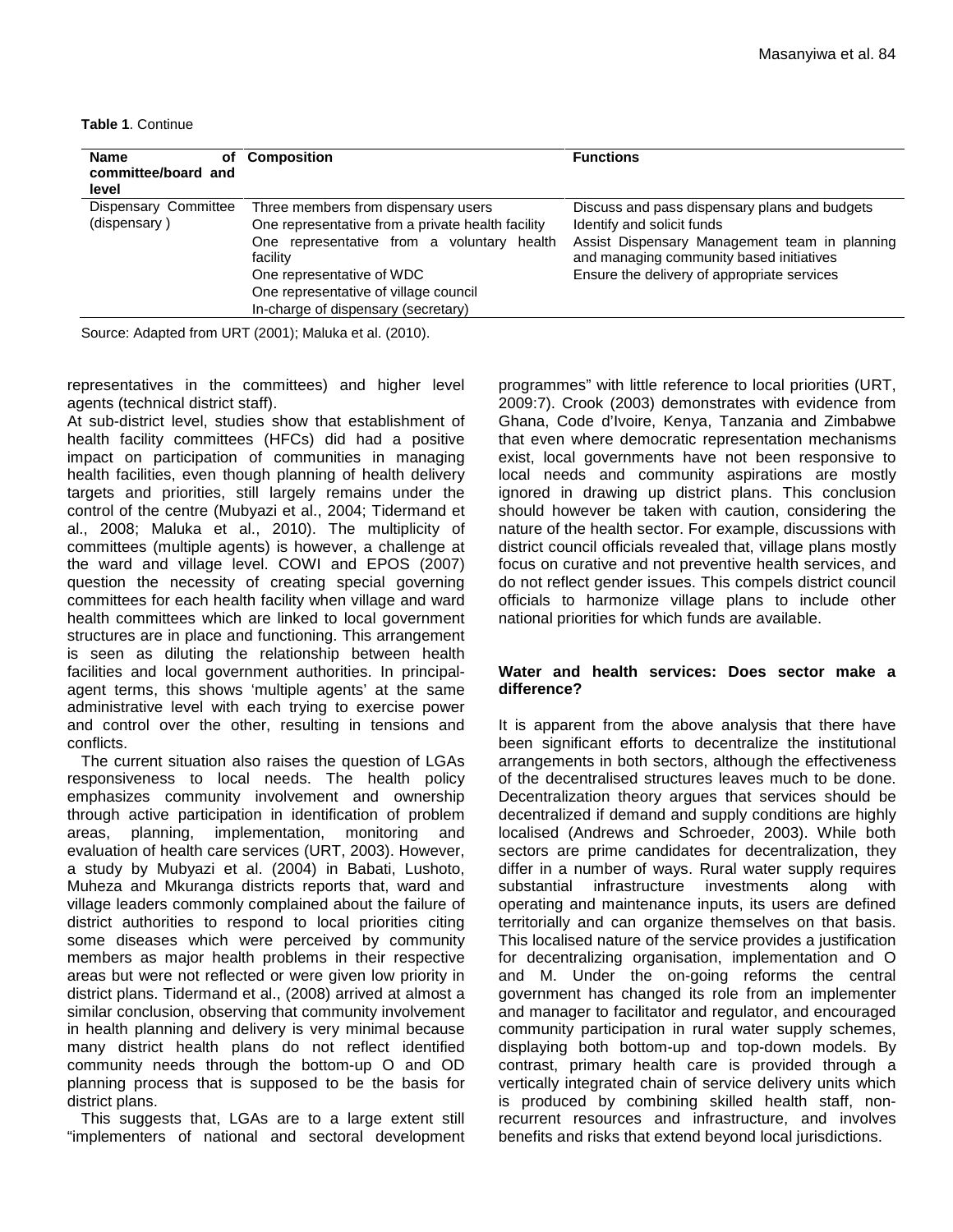Clients also use the service while in a state of crisis and vulnerability, and information asymmetry limits their choice (Batley, 2004). Therefore, decentralization of primary health care services requires more central government involvement especially with regard to financing, allocation of expertise and coordination. The current situation in Tanzania shows that the health sector has a more hierarchical institutional set-up from the lowest village level up the ladder to the centre with more orientation towards the top-down model, which could also be viewed as decentralization in the forms of deconcentration or delegation.

Decentralization in the two sectors also shows some similar constraints. Fiscal decentralization as a supporting strategy to service delivery functions has evolved in both sectors. Intergovernmental transfers from central government to LGAs have been institutionalised and are the major sources of local government financial resources. Despite the increased proportion of resources spent at the local level, LGAs are highly dependent on central government grants with limited capacity to raise their own local revenue. Experience from other African countries shows that central governments use their fiscal strength to influence provision and production decisions at the local level (Andrews and Schroeder, 2003). In both sectors, poor community involvement in planning and integration of local needs into district plans contests the widely held notion that 'decentralization brings government and services closer to people'. Generally, there are discrepancies between the decentralized structures as they appear in policy and what is actually happening in practice. The changes in institutional arrangements have not matched with changes in the processes, rules and attitudes of technical and administrative staff that would enable the newly created structures to operate with greater autonomy to achieve 'decentralization by devolution'. Whereas the role of central government is in principle supposed to be limited to policy making, regulation, monitoring and quality assurance, or 'eyes on' and 'hands off' (URT, 1998; 2008a; 2009), in practice there is a high degree of central government involvement in LGAs' affairs (Kessy and McCourt, 2010; Venugopal and Yilmaz, 2010). This Bossert 1 (19 reflects what Blair (2001:120) refers to as 'distributed institutional monopoly' where the central government decentralizes authority and responsibility for certain functions, but maintains a hierarchical state control in the form of deconcentration or delegation.

#### **CONCLUSION**

The main impression gained from this review is that water and health sectors present different institutional arrangements and spaces for the exercise of control between multiple principals and agents. The nature of sector plays an important role in the institutional

arrangements for decentralized service delivery because it determines which functions to decentralize and which ones to centralize. Different forms of decentralization are being used simultaneously though with varying degrees depending on the nature of sector. This has also created some principal-agent problems, thus limiting LGAs' autonomy to exercise their decentralised service delivery functions. The evidence from this review therefore raises a number of issues for further investigation. For example, using a gender lens is crucial to assess from the users' perspectives the extent to which the delivery of appropriate water and health services to rural households has improved after the reforms. The lens is also important to assess how gender roles and needs are reflected in the decision-making processes regarding service delivery, and how different community groups in decision-making and whether decentralization reforms have enlarged their opportunities for participation.

#### **REFERENCES**

- Andrews M, Schroeder L (2003). Sectoral decentralisation and intergovernmental arrangements in Africa. Public Administration and Development 23(1):29-40.
- Azfar O, Kahkonen S, Lanyi A, Meagher P, Rutherford D (2004). Decentralization, Governance and Public Services: The Impact of Institutional Arrangements. In: Devolution and Development: Governance Prospects in Decentralizing States, Kimenyi MS, Meagher P (eds). Aldershot: Ashgate Publishing Ltd. pp. 19-62.
- Batley R (2004). The Politics of Service Delivery Reform. Development and Change 35(1):31-56.
- Blair H (2001). Institutional pluralism in public administration and politics: applications in Bolivia and beyond. Public Administration and Development 21(2):119-129.
- Besley T, Coate S (2003). Centralized versus decentralized provision of local public goods: A political economy approach. Journal of Public Economics 87(12):2611-2637.
- Boex J (2003). The incidence of local government allocations in Tanzania. Public Administration and Development 23(5):381-391.
- Boon S (2007). How not to decentralise: Accountability and representation in health boards in Tanzania. The Hague: SNV. Online source:
- http://www.snvworld.org/en/Documents/Knowledge%20Publications/SN V\_series\_08\_Tanzania\_Deescentralization\_Health.pdf (Accessed on 04.07.2011).
- Bossert T (1998). Analyzing the decentralization of health systems in countries: decision space, innovation and<br>cial Science and Medicine 47(10): 1513-1527. performance. Social Science and
- Bossert TJ, Beauvais JC (2002). Decentralization of health systems in Ghana, Zambia, Uganda and the Philippines: A comparative analysis of decision space. Health Policy and Planning 17(1):14-31.
- Bossert TJ, Mitchell AD (2011). Health sector decentralization and local decision-making: Decision space, institutional capacities and accountability in Pakistan. Social Science and Medicine 72(1):39-48.
- Brinkerhoff DW, Azfar O (2010). Decentralization and community empowerment. In Making decentralization work: democracy, development and security, Connerley E, Eaton K, Smoke P. (eds). Boulder London: Lynne Rienner Publishers. pp. 81-134.
- Calabrò A, Torchia M (2011). Conflicts of Interest and Governance Mechanisms in Italian Local Public Utilities. International Journal of Public Administration 34(7): 447 - 460.
- Cleaver F,Toner A (2006). The evolution of community water governance in Uchira, Tanzania: The implications for equality of access, sustainability and effectiveness. Natural Resources Forum 30(3):207-218.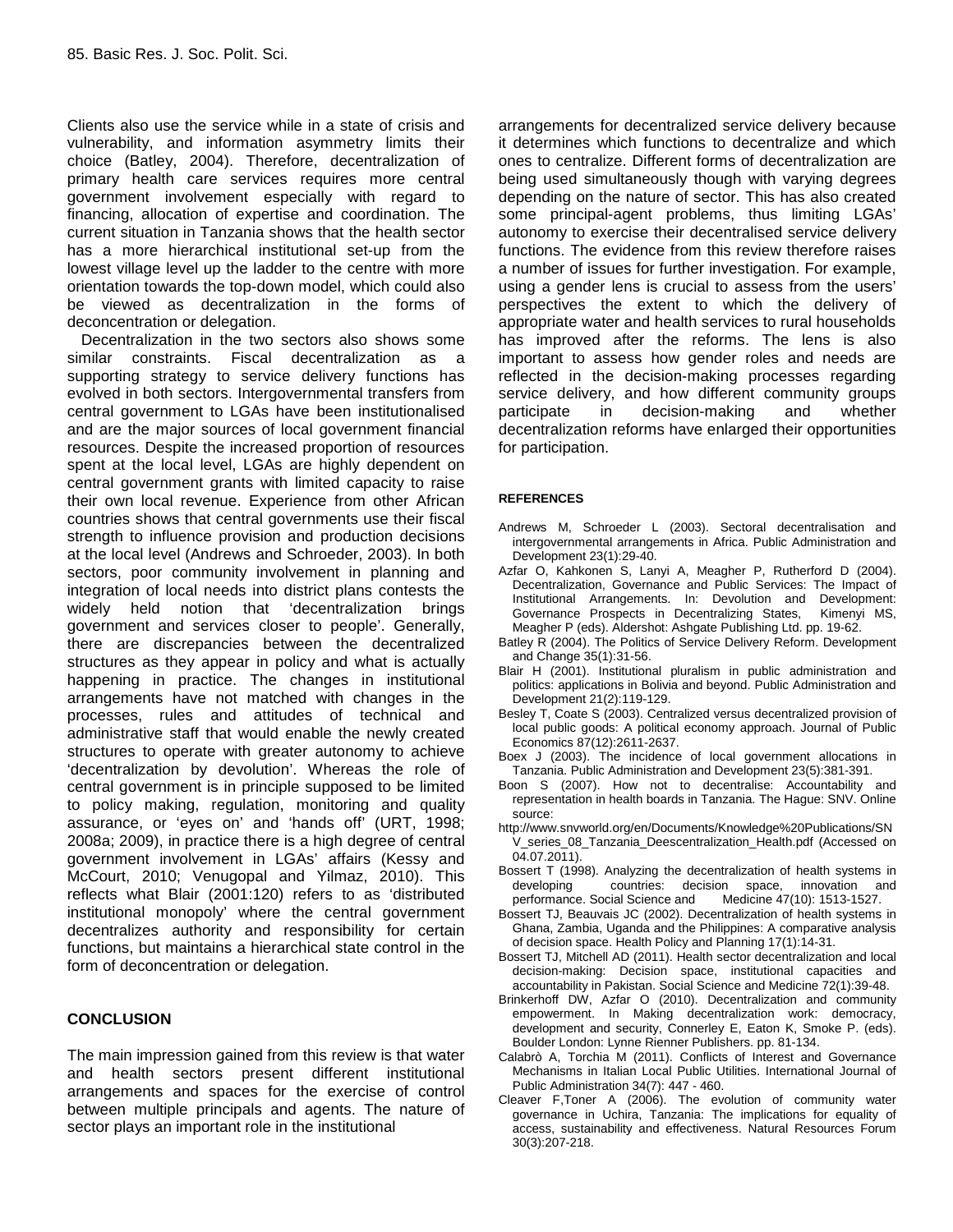Conyers D (1990). Decentralization and development planning. In Decentralizing for participatory Development? Comparing the Experiences of Zimbabwe and Other Anglophone Countries in Eastern and Southern Africa, de Valk P, Wekwete KH. (eds). Aldershot, Brookfield, Hong Kong, Singapore and Sydney: Avebury. pp. 15-33.

- Cooksey B. Kikula I (2005). When bottom-up meets top down: The limits of local participation in local government planning in Tanzania, Dar es Salaam: Research on Poverty Alleviation (REPOA) Online source:
- http://www.repoa.or.tz/documents\_storage/Research\_Activities/Special \_Paper\_No.\_17.pdf (Accessed on 12.04.2011).
- COWI, EPOS (2007). Joint External Evaluation of the Health Sector in Tanzania: Draft Report. Dar es Salaam: COWI Management Consultants and EPOS Health Consultants. Online source:
- http://www.moh.go.tz/documents/JEEHS%20Draft%20Final%20Report %20Part%201%20Main%20Report.pdf (Accessed on 10.05.2011).
- Crook RC (2003). Decentralisation and poverty reduction in Africa: the politics of local–central relations. Public Administration and Development 23(1):77-88.
- De Groot H (1988). Decentralization decisions in bureaucracies as a principal-agent problem. J. Pub. Econ. 36(3):323-337.
- De Palencia AJF, Pérez-Foguet A (2011). Implementing pro-poor policies in a decentralized context: The case of the Rural Water Supply and Sanitation Program in Tanzania. Sustainability Science 6(1):37-49.
- Devas N, Grant U (2003). Local government decision-making Citizen participation and local accountability: Some evidence from Kenya and Uganda. Public Administration and Development 23(4):307-316.
- Dixit A, Grossman GM, Helpman E (1997). Common agency and coordination: General theory and application to government policy making. J. Political Econ. 105(4):752-769.
- Eaton K, Schroeder L (2010). Measuring decentralization. In Making decentralization work: democracy, development and security, Connerley E, Eaton K, Smoke P. (eds). Boulder London: Lynne Rienner Publishers.pp. 167-190.
- Fjeldstad OH (2004). To pay or not to pay? Citizens' views on taxation in local authorities in Tanzania. Dar es Salaam: Research on Poverty Alleviation (REPOA). Online source:
- http://www.repoa.or.tz/documents\_storage/Research\_Activities/Special \_Paper\_No.\_06.18.pdf (Accessed on 12.05.2011).
- Fjeldstad OH, Henjewele F, Mwambe G, Ngalewa E, Nygaard K (2004). Local government finances and financial management in Tanzania: Baseline data from six councils, 2000-2003. Working Paper - Chr. Michelsen Institute. Online source: http://bora.cmi.no/dspace/bitstream/10202/127/1/Working%20Paper %20WP%202004-7.pdf (Accessed on 12.05.2011).
- Francis P, James R (2003). Balancing rural poverty reduction and Shivji IG, citizen participation: The contradictions of Uganda's decentralization program. World Development 31(2):325-337.
- Hirschmann D (2003). Aid Dependence, Sustainability and Technical Assistance. Designing a Monitoring and Evaluation System in Tanzania. Public Management Review 5(2): 225-244.
- Hiskey JT (2010). The Promise of Decentralised Governance. In Making decentralization work: democracy, development and security, Connerley E, Eaton K, Smoke P. (eds). Boulder London: Lynne Rienner Publishers.pp. 25-46.
- Jiménez A, Pérez-Foguet A (2010a). Building the role of local government authorities towards the achievement of the human right to water in rural Tanzania. Natural Resources Forum 34(2):93-105.
- Jiménez A, Pérez-Foguet A (2010b). Challenges for Water Governance in Rural Water Supply: Lessons Learned from Tanzania. International Journal of Water Resources Development 26(2):235 - 248.
- Kessy AT, McCourt W (2010). Is decentralization still recentralization? the local government reform programme in Tanzania International Journal of Public Administration 33(12):689-697.
- Kimenyi MS, Meagher P (2004). Introduction. In Devolution and Development: Governance Prospects in Decentralizing States, Kimenyi MS, Meagher P. (eds). Aldershot: Ashgate Publishing Ltd. pp. 1-18.
- Lange S (2008). The depoliticisation of development and the democratisation of politics in Tanzania: Parallel structures as

obstacles to delivering services to the poor. Journal of Development Studies 44(8):1122-1144.

- Litvack J, Ahmad J, Bird R (1998). Rethinking Decentralization in Developing Countries. Washington, D.C: The World Bank.
- Lund JF (2007). Is small beautiful? Village level taxation of natural resources in Tanzania. Public Administration and Development 27(4): 307-318.
- Maluka S, Kamuzora P, Sebastiån MS, Byskov J, Olsen TE, Shayo E, Ndawi B, Hurtig AK (2010). Decentralized health care priority-setting in Tanzania: Evaluating against the accountability for reasonableness framework. Social Science and Medicine 71(4):751-759.
- Mewes K. 2011. Decentralization on the Example of the Yemeni Water Sector. Heidelberg: Springer Fachmedien Wiesbaden.
- Moser CON (1993). Gender Planning and Development. Theory, Practice and Training. London and New York: Routledge.
- Mubyazi G, Kamugisha M, Mushi A, Blas E (2004). Implications of decentralization for the control of tropical diseases in Tanzania: A case study of four districts. International Journal of Health Planning and Management 19(SUPPL. 1), S167-S185.
- Papenfuß U, Schaefer C (2010). Improving public accountability by aligning reporting to organizational changes in public service provision: An empirical Internet study of all Austrian, German and Swiss towns and states from an agency-theory perspective. International Review of Administrative Sciences 76(3):555-576.
- Rakodi C (2002). Influence and Accountability: Citizens Voices, Responsiveness and Accountability in Service Delivery. One World Action Seminar Report. Birmingham: One World Action. Online source:
- http://www.oneworldaction.org/Resources/One%20World%20Action/Do cuments/PDF/Influence%20and%20Accountability.pdf (Accessed on 03.01.2011).
- Ribot J (2002). African Decentralization: Local Actors, Powers and Accountability. Geneva: United Nations Research Institute for Social Development.
- Ribot JC, Agrawal A, Larson AM (2006). Recentralizing While Decentralizing: How National Governments Reappropriate Forest Resources. World Development 34(11):1864-1886.
- Rondinelli DA (2006). Government Decentralization and Economic Development: The Evolution of Concepts and Practices. In Comparative Public Administration:The Essentail Readings. Research in Public Policy Analysis and Management Volume 15, Otenyo EE, Lind NS (eds). pp. 433-445.
- Rondinelli DA, Nellis JR (1986). Assessing Decentralization Policies in Developing Countries: The case for Cautious Optimism. Developing Policy Review 4(1):3-23.
- Shapiro SP (2005). Agency theory. Annual Review of Sociology 31:263-284.
- Peter CM (2003). Village Democracy Initiative Report. Dodoma: President's Office Regional Administration and Local Government.
- Tidermand P, Olsen HB, Sola N (2008). Local Services Delivery, Decentralisation and
- Governance: A comparative Study of Uganda, Kenya and Tanzania Education, Health and Agricultural sectors. Tokyo: Research Group, Institute for International Cooperation (IFIC), Japan International
- Cooperation Agency (JICA).<br>Tommasi M. Weinschell Weinschelbaum F (2007). Centralization vs. decentralization: A principal-agent analysis. Journal of Public Economic Theory 9(2):369-389.
- Tordoff W (1994). Decentralisation: comparative experience in Commonwealth Africa, J. Modern Afri. Stud. 32(4):555-580.
- United Republic of Tanzania (1996). Local government reform agenda. Dar es Salaam: Ministry of Regional Admnistration and Local Government, Local Government Reform Program.
- United Republic of Tanzania (1998). Policy Paper on Local Government Reform: Dar es Salaam: Ministry of Regional Administration and Local Government, Local Government Reform Program.
- United Republic of Tanzania (2001). The District Council (Council Health Service Board Establishment) Instrument. 2001, Dar es Salaam.
- United Republic of Tanzania (2002). National Water Policy. Dar es Salaam: Ministry of Water and Livestock Development.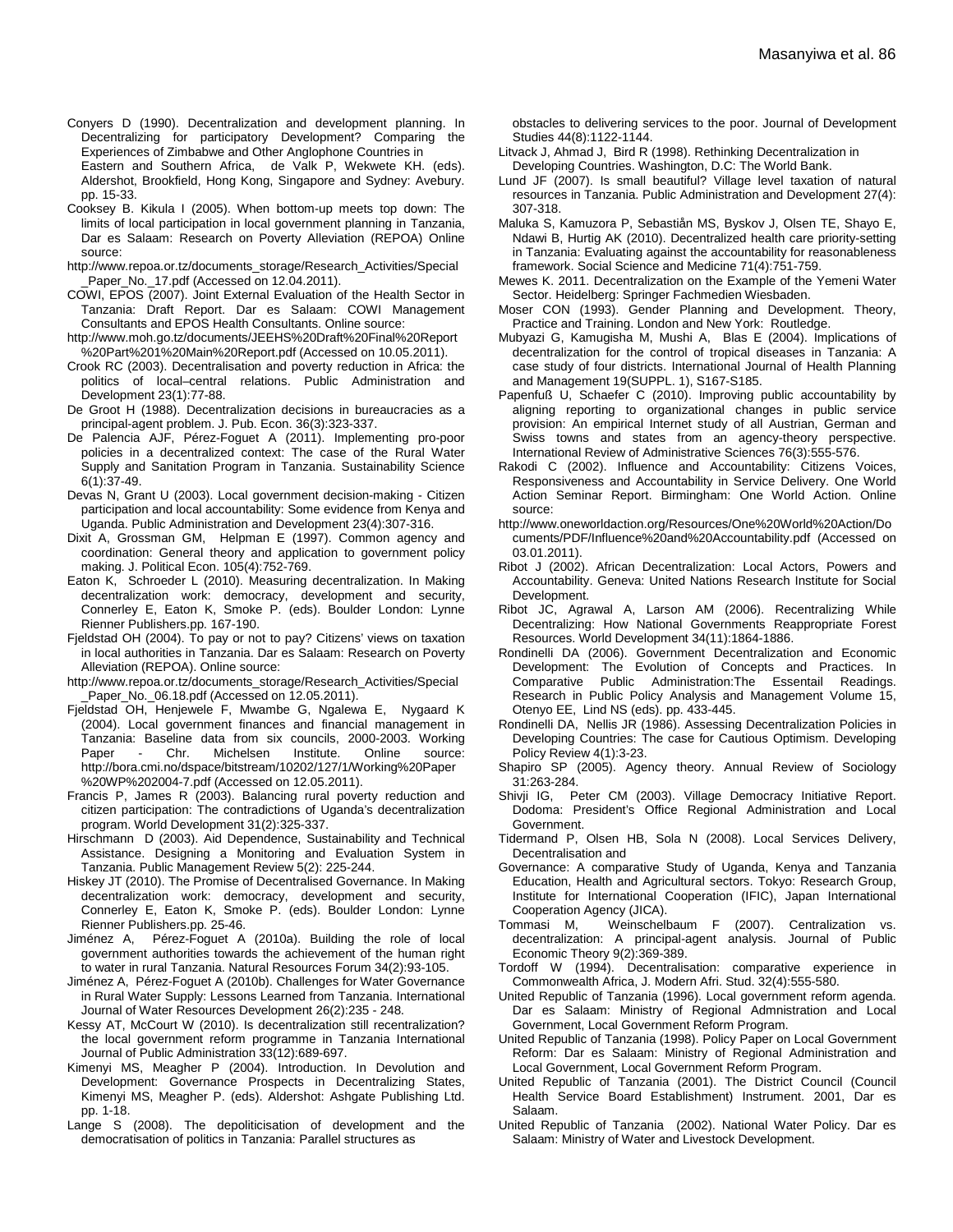- United Republic of Tanzania (2003). National Health Policy. Dar es Salaam: Ministry of Health.
- United Republic of Tanzania (2004). Local Government Capital Development Grant System: Planning Guidelines for Villages and Mitaa. Dodoma: President's Office Regional Administration and Local Government.
- United Republic of Tanzania (2008a). The Status of Implementation of Decentralisation by Devolution on Mainland Tanzania and the Way Forward. Paper presented at the National Convention on Public Sector Reforms 17-18th June 2008, Ubungo Plaza, Dar es Salaam.
- United Republic of Tanzania (2008b). The Practical Implications of Decentralization by Devolution From Higher Levels to Lower Levels of Local Government Authority. Final Draft Report. Dodoma: Prime Minister's Office Regional Administration and Local Government.
- United Republic of Tanzania (2008c). National Water Sector Development Strategy 2006-2015. Dar es Salaam: Ministry of Water and Irrigation.
- United Republic of Tanzania (2008d). Final Evaluation Report of the Rural Water Supply and Sanitation Project. Dar es Salaam: Ministry of Water and Irrigation.
- United Republic of Tanzania (2009). Local Government Reform Programme II (Decentralization by Devolution): Vision, Goals and

Strategy July 2009 - June 2014. Dodoma: Prime Minister's Office Regional Administration and Local Government.

Venugopal V, Yilmaz S (2010). Decentralization in Tanzania: An assessment of local government discretion and accountability, Public Administration and Development.30(3): 215-231.

- World Bank (1999). Tanzania: Social Sector Review. Washington, D.C: The World Bank.
- World Bank (2001). Decentralization and governance: does decentralization improve public service delivery? Poverty Reduction and Economic Management Notes No.55. Washington, D.C: The World Bank. Online source:
- http://www1.worldbank.org/prem/PREMNotes/premnote55.pdf (Accessed on 11.06.2011).
- World Bank (2004). World Bank Development Report 2004: Making Services Better for Poor People. Washington, D.C: The World Bank.
- World Bank (2008). Decentralization in Client Countries. An Evaluation of World Bank Support, 1990-2000. Washington, D.C: World Bank Independent Evaluation Group, The World Bank.
- Yoshida M (2008). Decentralized service delivery in Tanzania. Regional Development Dialogue 29(2):117-133.